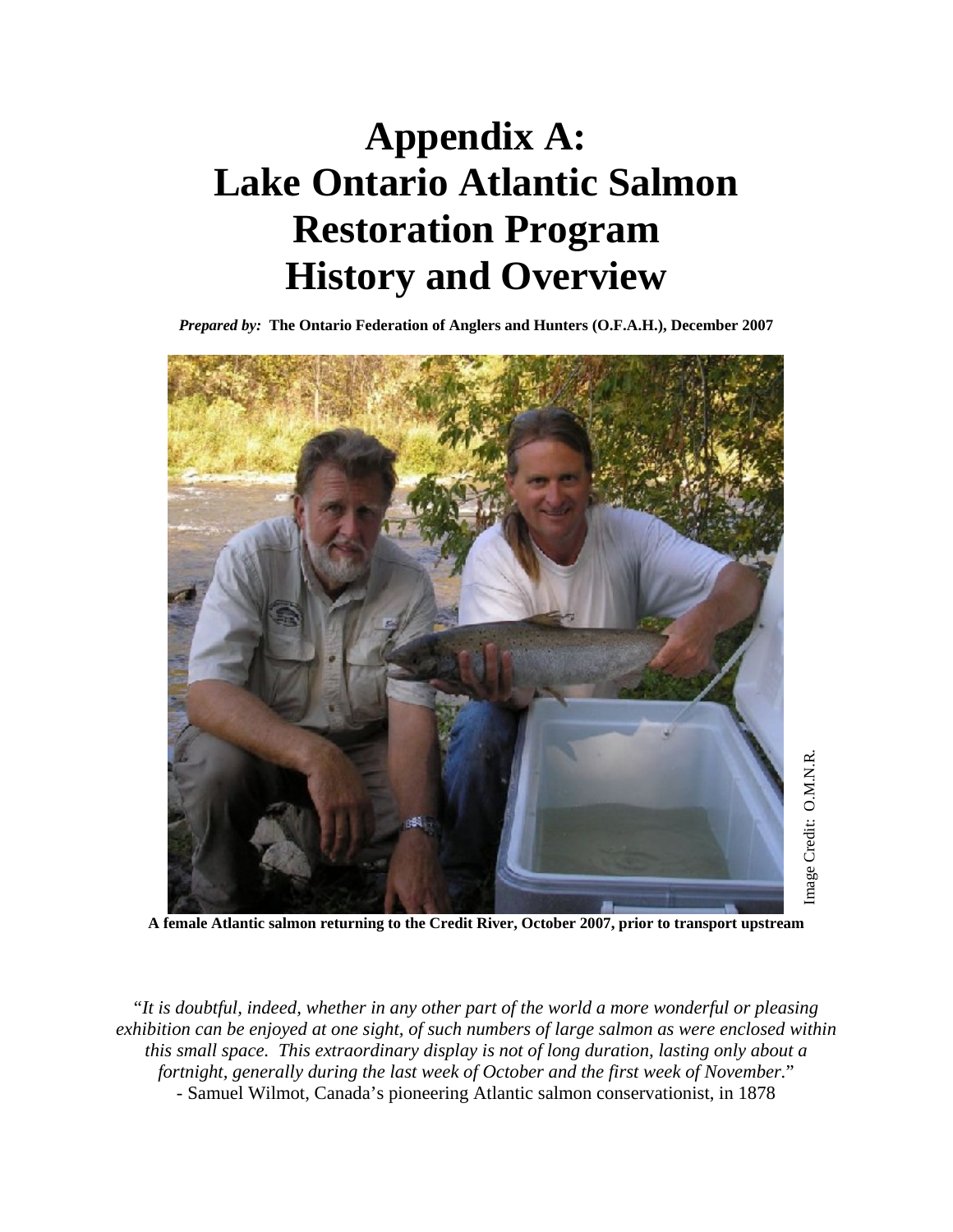## *RESTORING A LOST TREASURE*

### *Summary*

Lake Ontario was once home to one of the most important and well-known fish in the world – the Atlantic salmon. Wiped out before 1900 by the degradation and damming of their spawning streams and overfishing in both the streams and Lake Ontario, for the last 20 years the Ontario Ministry of Natural Resources (O.M.N.R.) and its research partners have been studying the potential for restoring Atlantic salmon to Lake Ontario. Research and stream rehabilitation efforts have shown it is now time for a serious effort to restore to Lake Ontario a wild, selfsustaining population of this lost natural treasure.

### *Lake Ontario Atlantic Salmon Restoration Program Background*

Atlantic salmon (*Salmo salar*) are a large silvery salmon species with small black spots over most of the body, the colour changes to a deep bronze when spawning. Colour can be highly variable however, with brown, green, or blue shades being possible on the back, and sometimes during spawning reddish spots are seen on the head and body. Average sizes of 18 inches and 2- 4 pounds were probably typical in the historical population of Lake Ontario. A 35 inch, 24.3 pound fish caught in 1989 is the Ontario record for the species, and came from New York's putgrow-take program for Atlantic salmon. Old records suggest fish up to almost 45 pounds were occasionally caught.

Around the world, most Atlantic salmon populations are sea-running, spawning in the fall in freshwater rivers. Young Atlantic salmon spend one or more years in the river before migrating to the sea to grow to adulthood. Other populations, including Lake Ontario's former population, are freshwater, and live as adults in lakes and spawn in the lakes' tributaries. Historically, 40 tributaries in Lake Ontario supported runs of Atlantic salmon. Unlike many other salmon species, Atlantic salmon survive spawning and return to the lake/ocean until the next spawning season; however, like other salmon, Atlantic salmon return home to the river where they themselves hatched.

When they existed in Lake Ontario, adult Atlantic salmon were top predators in the lake, along with lake trout. They fed primarily upon lake herring, and probably slimy sculpin; we anticipate they will also feed upon alewife and rainbow smelt in the current Lake Ontario ecosystem. Before reaching maturity, young Atlantic salmon feed upon invertebrates as well as fish.

Sea-running Atlantic salmon are found from the Arctic Circle to Portugal, from northern Quebec and the northeastern coast of North America to Iceland, Greenland, and northern Europe, anywhere there is a tributary leading to the North Atlantic Ocean and Baltic Sea. North American landlocked populations are found in Newfoundland and Labrador, Quebec, Michigan, Vermont and Maine. A stocked population exists in Trout Lake, Ontario. The Atlantic salmon of Lake Ontario were the only native population of the species in Ontario.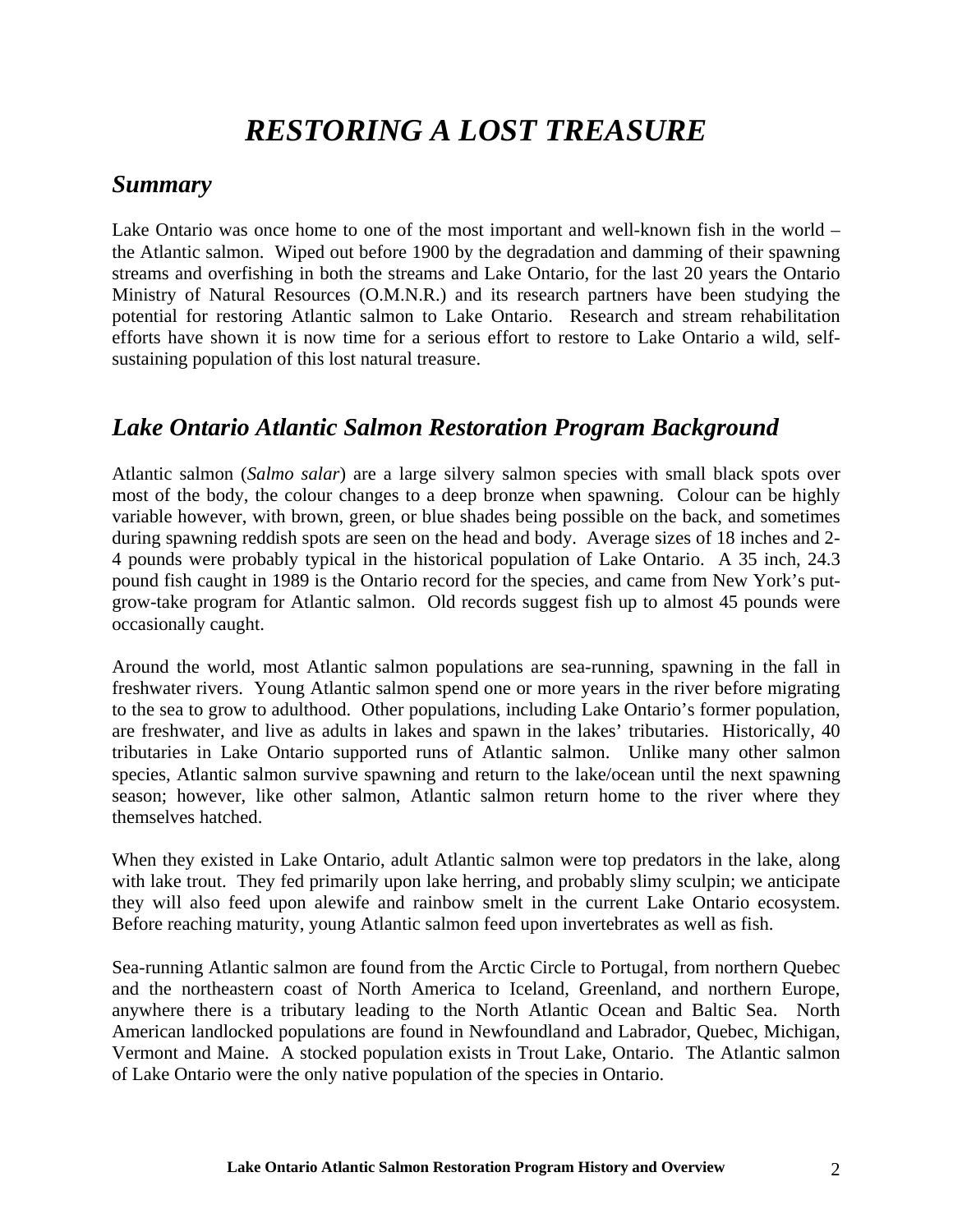This population invaded the lake from the sea during the last post-glacial period and adapted to life in freshwater conditions. To the aboriginal peoples residing near Lake Ontario, the species was an object of worship and an important part of their diet. European settlers arriving in North America were already very familiar with Atlantic salmon. Records of the species in Europe go back to the time of the Gauls and Romans, and it was granted special protection in the Magna Carta of 1215. The first laws in Upper Canada protecting Atlantic salmon were passed in 1807.

Settlers in the Lake Ontario region were able to harvest Atlantic salmon by the barrelful, and it was an important part of their diet. Some have suggested the availability of Atlantic salmon encouraged settlement of the interior of Canada (meaning, at the time, Ontario). Later, commercial and recreational fisheries for Atlantic salmon developed on Lake Ontario, with the commercial fishery supporting thousands of fishermen.

However, it was the pressure of these fisheries plus serious environmental degradation and ecological change that initially led to noticeable and serious declines of Atlantic salmon in Lake Ontario. In the late 1700s and onwards large areas of land were cleared for agriculture, resulting in a lack of cover for the tributaries of the lake, which were the spawning and nursery sites for the species. Deforestation also created massive erosion problems which, when combined with changes in flow rates produced by dams, mills, and channelization, resulted in the silting over of the rock substrate Atlantic salmon deposited eggs upon. Dams and mills were also barriers even the "leaping" salmon couldn't pass during their annual migrations. Meanwhile, in Lake Ontario the fish community was changing. The traditional prey of Atlantic salmon, lake herring, was being replaced by alewife and rainbow smelt.

When the decline of the Lake Ontario Atlantic salmon was observed in the latter half of the 19<sup>th</sup> century, efforts were made to restore or at least maintain the population. The first efforts were made by Samuel Wilmot in 1866, when he established the first government-sponsored fish hatchery in North America in Newcastle, Ontario. His efforts seem to have initially paid off, and population increases were observed in many streams. However, the number of returning fish had fallen again by 1881. The species was declared extirpated in 1896, and the last reliable report of a harvested Atlantic salmon was in 1898. Atlantic salmon were one of the first species in Canada to be decimated by human activities:

"*The Atlantic salmon was one of the first Canadian fishes in the Great Lakes region to disappear as a result of man's careless use of natural resources. It was to be the first of many. In Lake Ontario the erection of mill dams on streams denied it access to spawning grounds. It was also the first to suffer from DDT sprays (in New Brunswick), hydro-electric dam construction, domestic pollution, and a thousand and one other indignities thrust upon the environment by man."* Scott and Crossman, *Freshwater Fishes of Canada*, 1973.

Prior to extirpation, the popularity and success of Lake Ontario Atlantic salmon led to the stocking of it in two rivers in Maine to produce fisheries there. The Sheepscot River population still exists, albeit in very low numbers, and we hope to someday examine the genetics of this population to determine its relatedness to the historic Lake Ontario strain. The Cobscook River population is believed to be extinct or nearly extinct. Between 1877 and 1899 Lake Ontario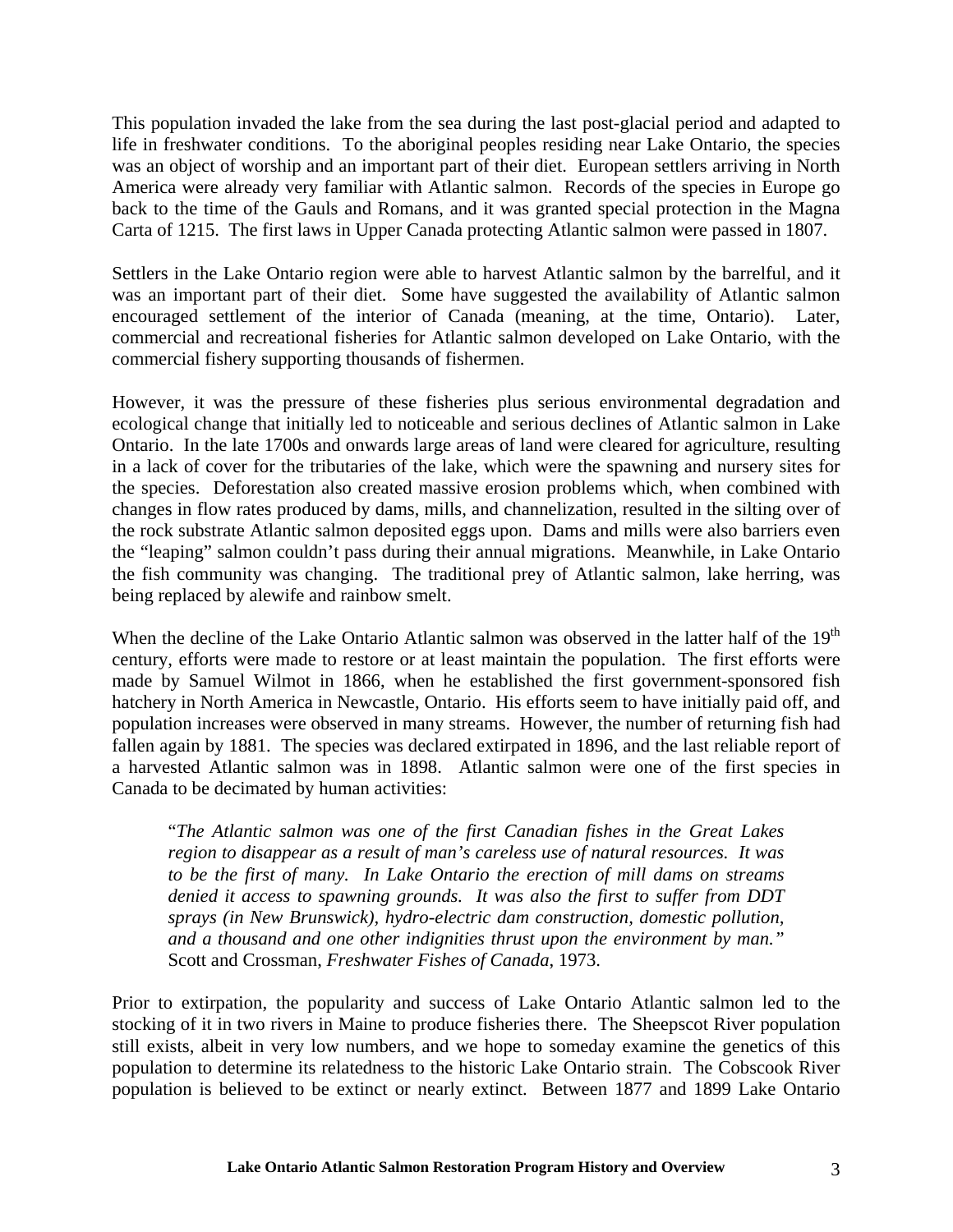Atlantic salmon were shipped to England, but no evidence exists that populations of the strain remain anywhere. New Zealand also received shipments of Lake Ontario Atlantic salmon stock.

Additionally, the now-extirpated Sebago Lake, ME Atlantic salmon population was either the result of a direct stocking of fish from Lake Ontario, or derived subsequently from Lake Ontario stocks planted elsewhere. Interestingly, fish from eggs from Sebago Lake were successfully stocked in lakes in Argentina over the period 1904-1910, and at one time it was hoped the last remnant of Lake Ontario's population existed in South America.

After Samuel Wilmot, the next significant effort to restore Atlantic salmon in Ontario was undertaken by the Department of Lands and Forests (O.M.N.R.'s predecessor) in the 1940's using Miramichi, NB, stock. After five years of stocking, mortalities were still significant from high summer stream temperatures and predation upon juvenile Atlantic salmon, and the attempt was stopped. Sporadic stocking occurred up until 1964 without success, and efforts were halted as the entire ecosystem was considered too degraded to make restoration likely.

However, in the latter half of the  $20<sup>th</sup>$  century stream stewardship and environmental awareness gained momentum, and many tributaries of Lake Ontario have recovered thanks to the efforts of local landowners and conservationists. The physical recovery of Lake Ontario's tributaries prompted both New York and Ontario to reconsider the potential return of Atlantic salmon in the 1980's.

The New York State Department of Environmental Conservation began a small Atlantic salmon recovery program in 1983 to restore a self-sustaining population in Lake Ontario. The specific goals were modest, and while growth rates were excellent and a small recreational fishery developed, by 1990 the course of the program changed from a small recovery program to a larger scale put-grow-take trophy sport fishery. However, increased effort did not produce increased recreational catch returns, and the program has since been scaled back.

In 1987, the O.M.N.R. began its own stocking program to establish a self-sustaining population in at least one tributary of Lake Ontario and provide a sport fishery based on stocking and a naturally reproducing population. When initial returns were lower than expected, O.M.N.R. developed the first formal Recovery Strategy in 1995 to research the apparent problems in successfully stocking Atlantic salmon in Lake Ontario. The research program used experimental stockings of approximately 150,000 to 300,000 fry (free-swimming, newly hatched fish) per year to study the factors believed to be most important for developing self-sustaining populations. Research subjects included embryo survival and rearing success, juvenile survival, and adult salmon habitat selection and movement behaviour. Benchmarks were set for a 5-20 year timeline, and a review in 2003 concluded the initial research phase had successfully met the short-term benchmarks. The remaining benchmarks could only be tested with full-scale restoration efforts. With this knowledge in hand, it is now time to begin full-scale recovery efforts, more than a century since the last wild Atlantic salmon was caught in Lake Ontario.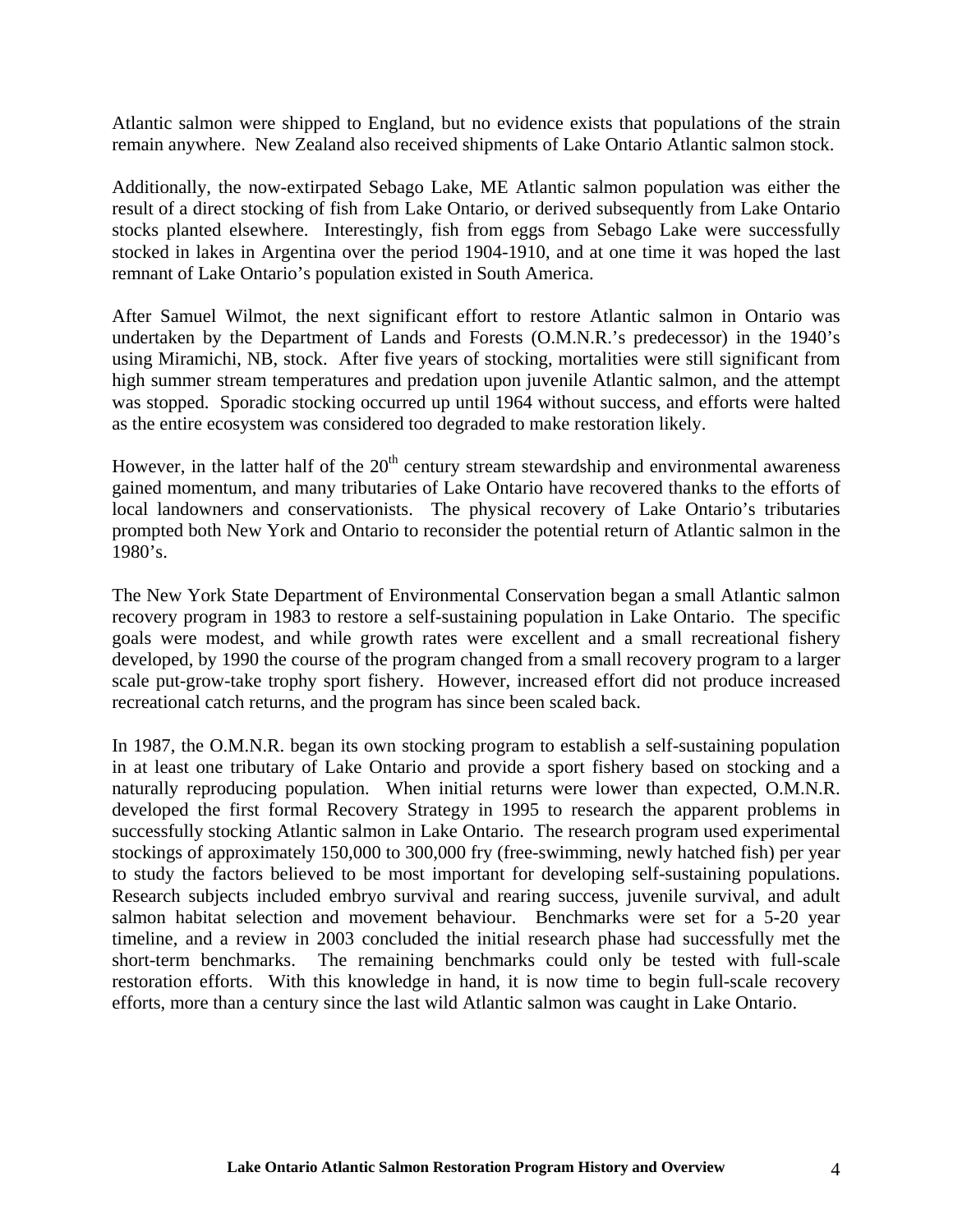### *Program Plan*

The initial five-year program is focusing on three tributaries of Lake Ontario. There are four components that are critical to the long-term goal of establishing self-sustaining populations: fish production/stocking; habitat enhancement/water quality; research/assessment; and education/outreach. Once substantial migrations of adult salmon are established in the three initial tributaries (Credit River, Duffins Creek, Cobourg Brook), the program will be expanded to additional streams and rivers. The project will follow a Recovery Strategy currently being written by a multi-agency Recovery Team, following federal species-at-risk guidelines.

### **Fish Production and Stocking**

In order to reestablish self-sustaining populations of Atlantic salmon in Lake Ontario and its tributaries, a large number of Atlantic salmon must be stocked into the selected streams to form the basis of the recovering population, therefore, fish production will be increased significantly. Currently, the O.M.N.R. has one breeding stock originally from the LaHave River, Nova Scotia. All North American Atlantic salmon strains have a high degree relatedness, but we will be developing and maintaining two new broodstock populations of contrasting characteristics to maximize genetic diversity and the potential of program success. We will also evaluate the relative success of various life stages of fish from the three strains.

As the size of broodstock populations expand, it reduces the capacity of O.M.N.R. facilities to produce fingerlings and yearling fish. To meet this challenge, some funding is being allocated to upgrade O.M.N.R. facilities, while some of the funding is developing capacity within O.F.A.H. community clubs to raise fish. Workshops will be conducted to educate community conservation clubs on fish culture practices based on government expertise and the experience of our other member clubs. O.M.N.R. is responsible for all broodstock to ensure that optimal genetic diversity is maintained and fish health protocols followed.

In addition to O.M.N.R. and club hatcheries' production, we will use in-stream and streamside incubators to raise eggs entirely in the stream, and thereby imprint the fish to prime local spawning and nursery habitat sites. This type of system provides an excellent opportunity to engage the community in habitat and water quality rehabilitation, followed by local, hands-on incubation of fish and volunteer monitoring for returns.

We have also partnered with Fleming College, Ontario's premier fish and wildlife technical institution, on a cooperative education program utilizing the college's hatchery facility to rear fish. Students at the college participate in all aspects of the Atlantic salmon restoration program, from raising fish in the hatchery, to stream and water quality rehabilitation, to stocking and monitoring fish. Fleming College has spent over \$140,000 to renovate their teaching hatchery for Atlantic salmon.

### **Habitat Restoration and Protection**

Ongoing habitat restoration and water quality protection will be essential to the return of Atlantic salmon. This component of the program identifies critical habitat areas that can be targeted for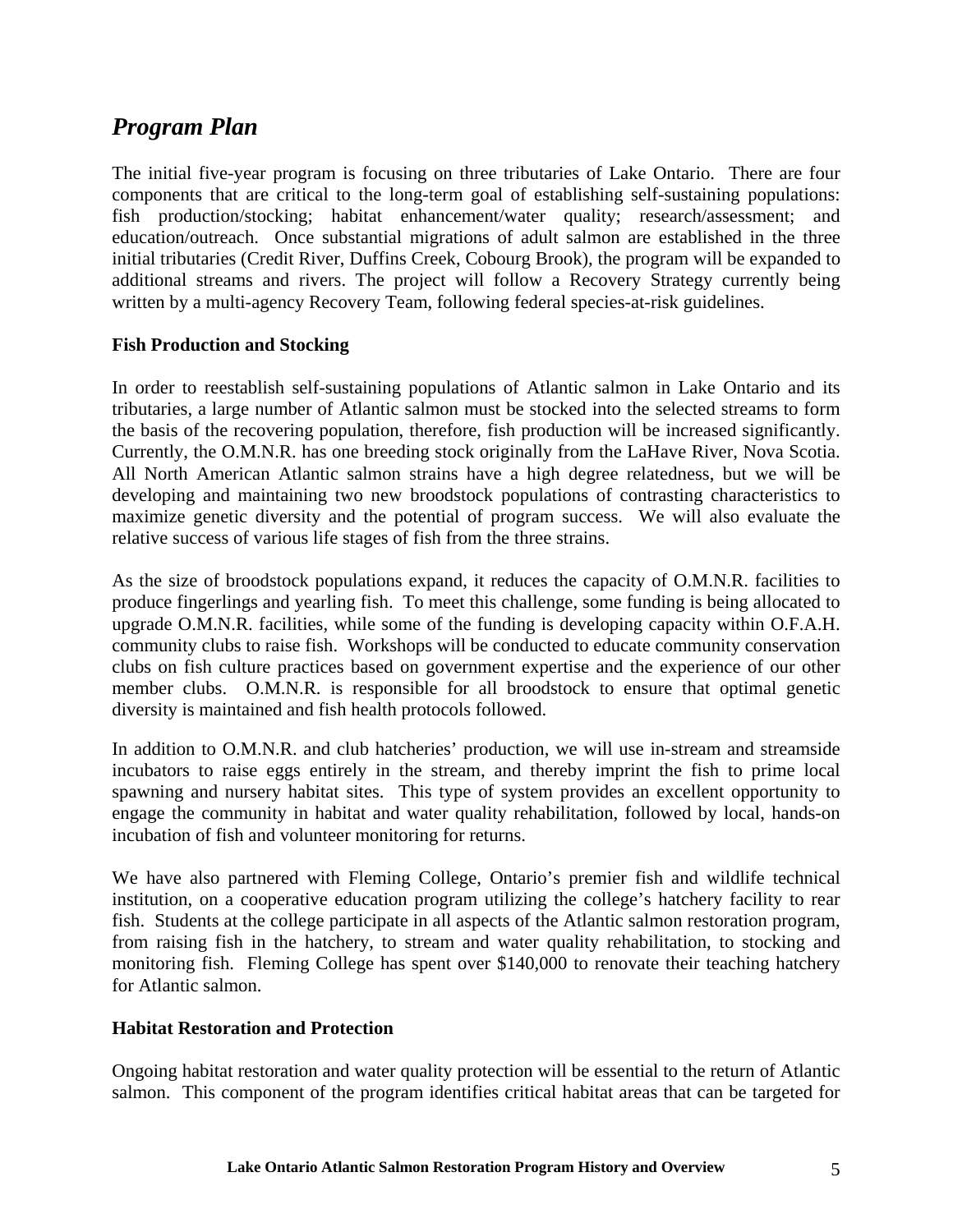restoration or protection within each of the streams, and then acquire the resources and partners to achieve the result. The O.F.A.H. already has in place a program, the award-winning Community Stream Steward Program (C.S.S.P.), designed to engage local landowners and provide them with techniques and support to conduct habitat restoration on their lands. These "stream stewards" evolve into community leaders, encouraging their neighbors to become involved and ultimately leading to coordinated, large-scale habitat restoration. The program engages each of the relevant municipal, provincial and federal government agencies to pool resources and streamline the permitting process for the landowners. Through 2006, the C.S.S.P. had completed 182 habitat projects utilizing 964 volunteers planting over 25,000 trees and enhancing 7,055m of streams. These projects enhance not only fish communities, but also the quality and quantity of water, and they create an awareness and appreciation for ecosystem health within the community that lasts long after the completion of the project. These stream stewards form the community groups that will conserve and sustain tributary environments.

An Atlantic salmon habitat coordinator works with local agencies to raise funds to conduct large projects such as fish passage construction, but the LCBO and lead sponsor also provides "seed" funding for habitat projects on each stream that can be used to lever additional funding from the public and private sectors on a project-specific basis. Volunteers such as conservation clubs, school groups, and community groups deliver the on-the-ground projects. The following are the types of projects that will be completed during the course of the five-year project:

- o Tree planting on stream and river banks to decrease erosion and lower water temperatures;
- o Removal of online ponds to reestablish natural channels;
- o Debris removal to restore natural flows and expose suitable salmon and trout habitat (gravel and rock cobble);
- o Bank stabilization projects to minimize erosion and resulting sedimentation of spawning and nursery areas;
- o Wetland protection to ensure high quality and quantity of water; and
- o Cattle fencing and alternate watering systems to prevent grazing on stream and river banks and in-stream habitat destruction.

### **Research and Assessment**

Applied research/assessment and monitoring are integral aspects of the program which will allow the program to adapt and respond to successes and failure as we move forward. Since Atlantic salmon have been extinct for over 100 years in Lake Ontario, some elements of their biology local to Ontario will need to be learned, such as the specifics of their life cycle in Lake Ontario.

The program works as a partnership of O.M.N.R., conservation authorities, stakeholders, and academia to collect detailed background information on critical habitats and fish communities in each of the three streams. We will also engage anglers to help us to monitor salmon in the lake and tributaries through a web-based volunteer reporting network. This will provide critical information on juvenile and adult distribution in the lake, as well as data on survival of fish to the lake. We will also train volunteers to monitor fishways for returning adults.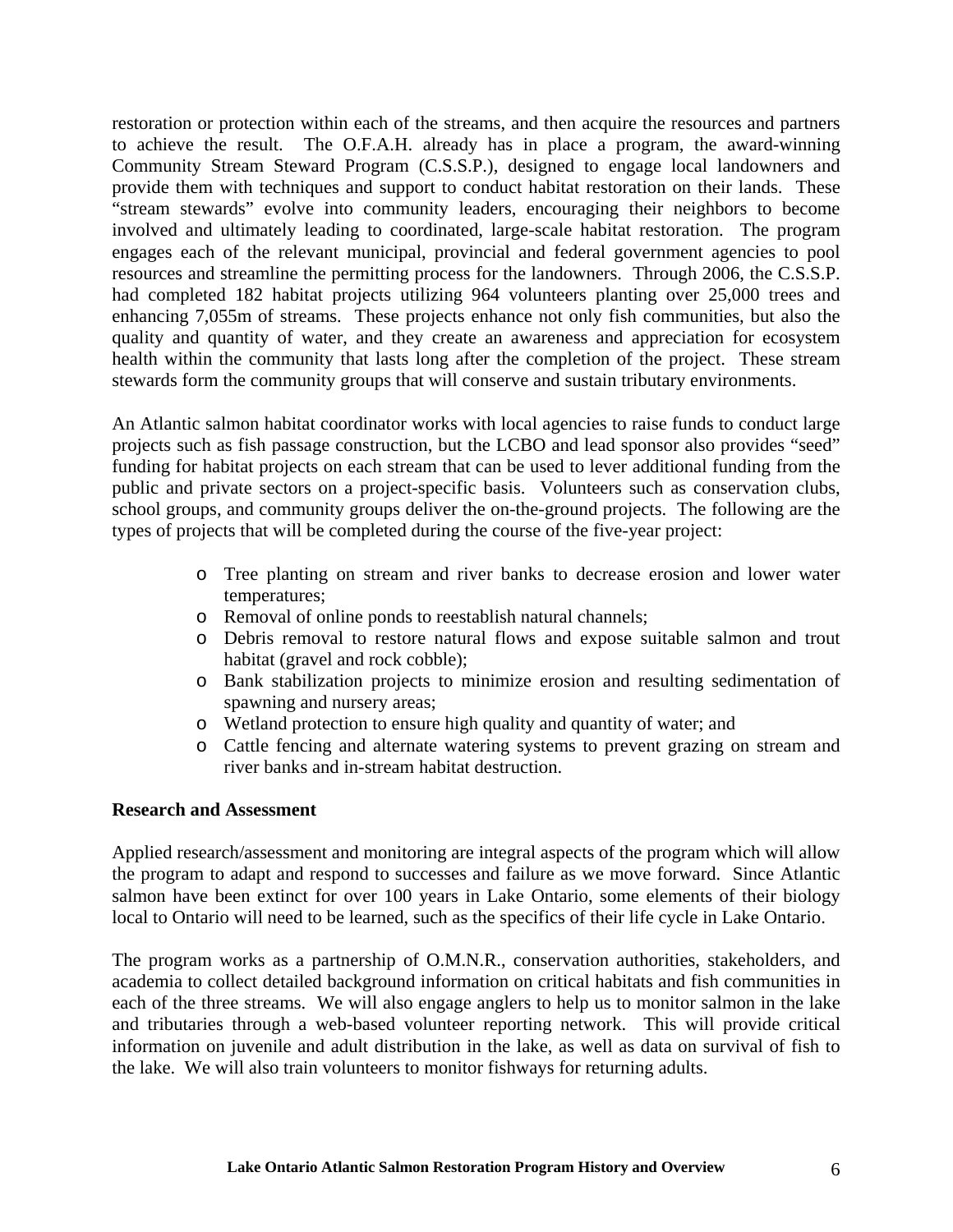### **Education and Outreach**

Perhaps the most critical component of the overall program will be informing the public about the history of Atlantic salmon in Ontario, the significance of their return, the role of Atlantic salmon as indicators of watershed health, and how the actions of all residents of the Lake Ontario basin will determine the future of our collective restoration efforts. To this end, we are holding frequent public and media events around the release of fish and habitat restoration projects. More information about the program is also available at the program's website: www.bringbackthesalmon.ca.

The program is also expanding an existing classroom hatchery program to more schools and outdoor education centers throughout the Greater Golden Horseshoe (currently Trenton to Hamilton). The classroom program combines education modules about Atlantic salmon and the importance of healthy streams with the students actually raising approximately 40-100 fish for release. We hope to partner with another organization that has developed a program (Stream of Dreams) for younger students which will be an ideal lead-in to hosting their own hatchery.



Image Credit: O.F.A.H.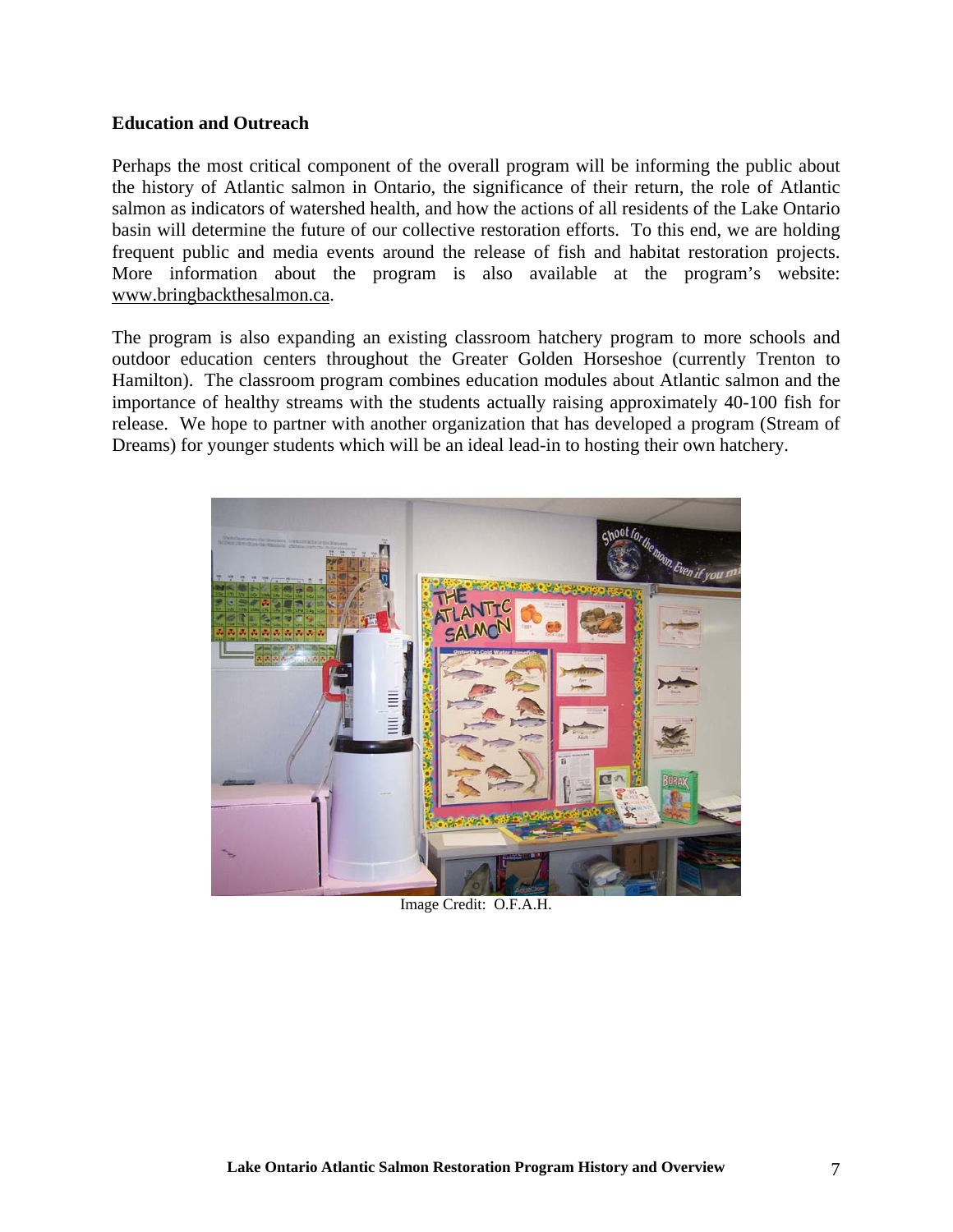

Image Credit: Lori DeGiusti



Image Credit: O.M.N.R.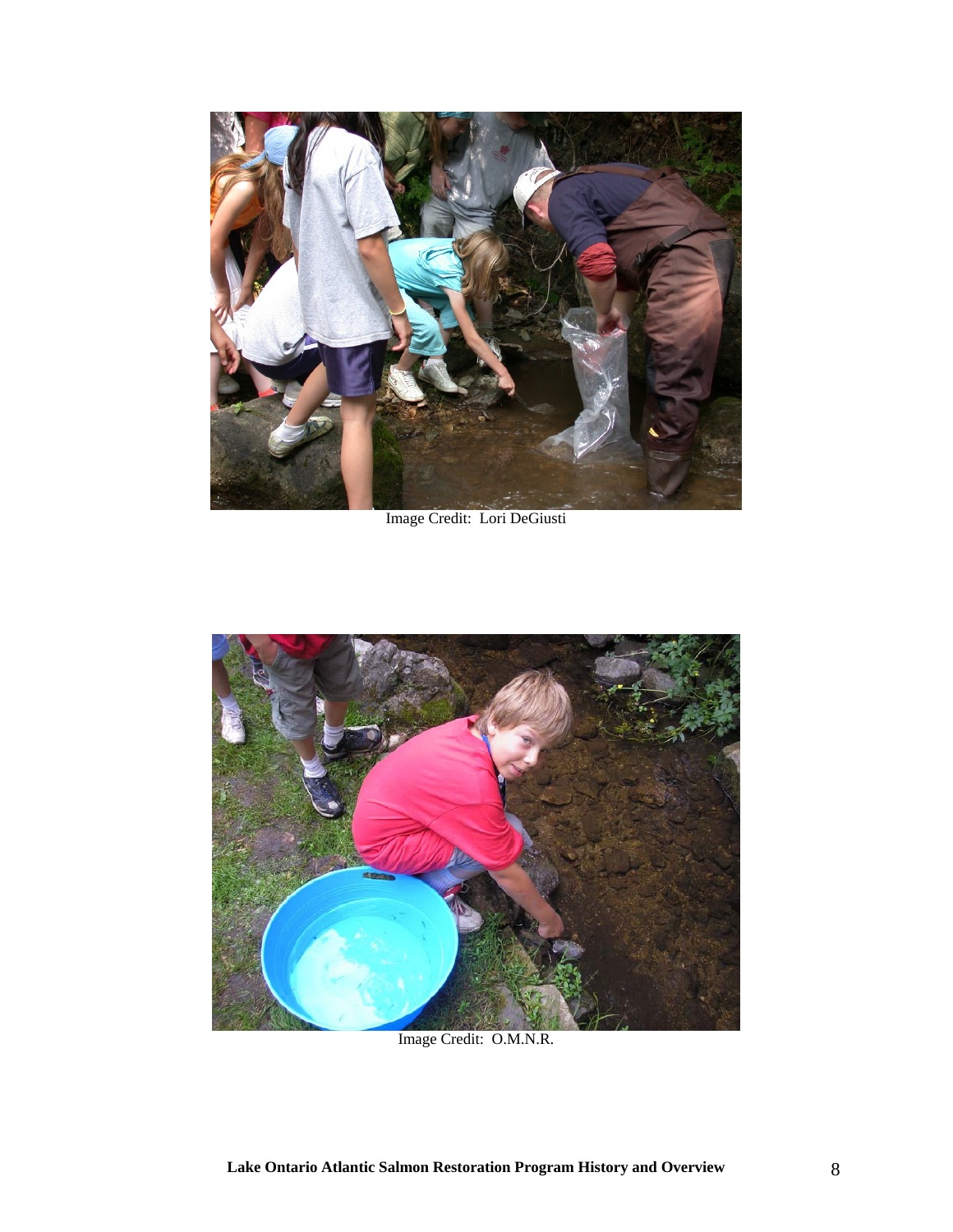### *Lake Ontario Atlantic Salmon Restoration Program Partner List*

### **Sponsors/Lead Partners:**

- Banrock Station Wetlands Foundation Canada/ LCBO Natural Heritage Fund Banrock Station Wines
- Ontario Federation of Anglers and Hunters Ontario Ministry of Natural Resources

### **Partners:**

- Canadian Sportfishing Industry Association Fleming College
- 

### **Contributing Partners:**

- Ganaraska Region Conservation Authority Let's Talk Science
- Toronto and Region Conservaton Authority Ontario Streams
- 
- Conservation Halton Metro East Anglers
- 
- 
- South Central Ontario Big Game Association

### **Supporters:**

- 
- 
- Species-at-Risk Stewardship Fund

### **Contributing Supporters:**

- 
- Dufferin-Northern Peel Anglers and Hunters Dufferin Aggregates
- 
- Quinte Wildlife Conservation Dinner Pine Valley Springs Hatchery
- Ontario Trillium Foundation HRSD Canada

### **Friends of the Program:**

- Atlantic Salmon Federation Royal Ashburn Golf Club
- 
- 
- 
- 
- 
- 
- Fishing Forever Foundation Department of Fisheries and Oceans
	-
	-
	- Credit Valley Conservation Belfountain Community Hatchery
		-
	- Trout Unlimited Canada Greg Clark Chapter of Trout Unlimited Canada
- Toronto Zoo Ted Knott Chapter of Trout Unlimited Canada
- Trees Ontario Foundation Ontario Wildlife Foundation
	- World Fishing Network Canadian Wildlife Federation
- O.F.A.H. Zones (3) Link Line Contractors Ltd.
	-
- Islington Sportsmen's Club Harrington and Hoyle Landscape Architects
	-
	-
	-
- JJ Stewart Motors Cobourg Creek Golf Course
- Scotty Plastics Rehill Building Supplies
- Terra Cotta Inn Belfountain Inn